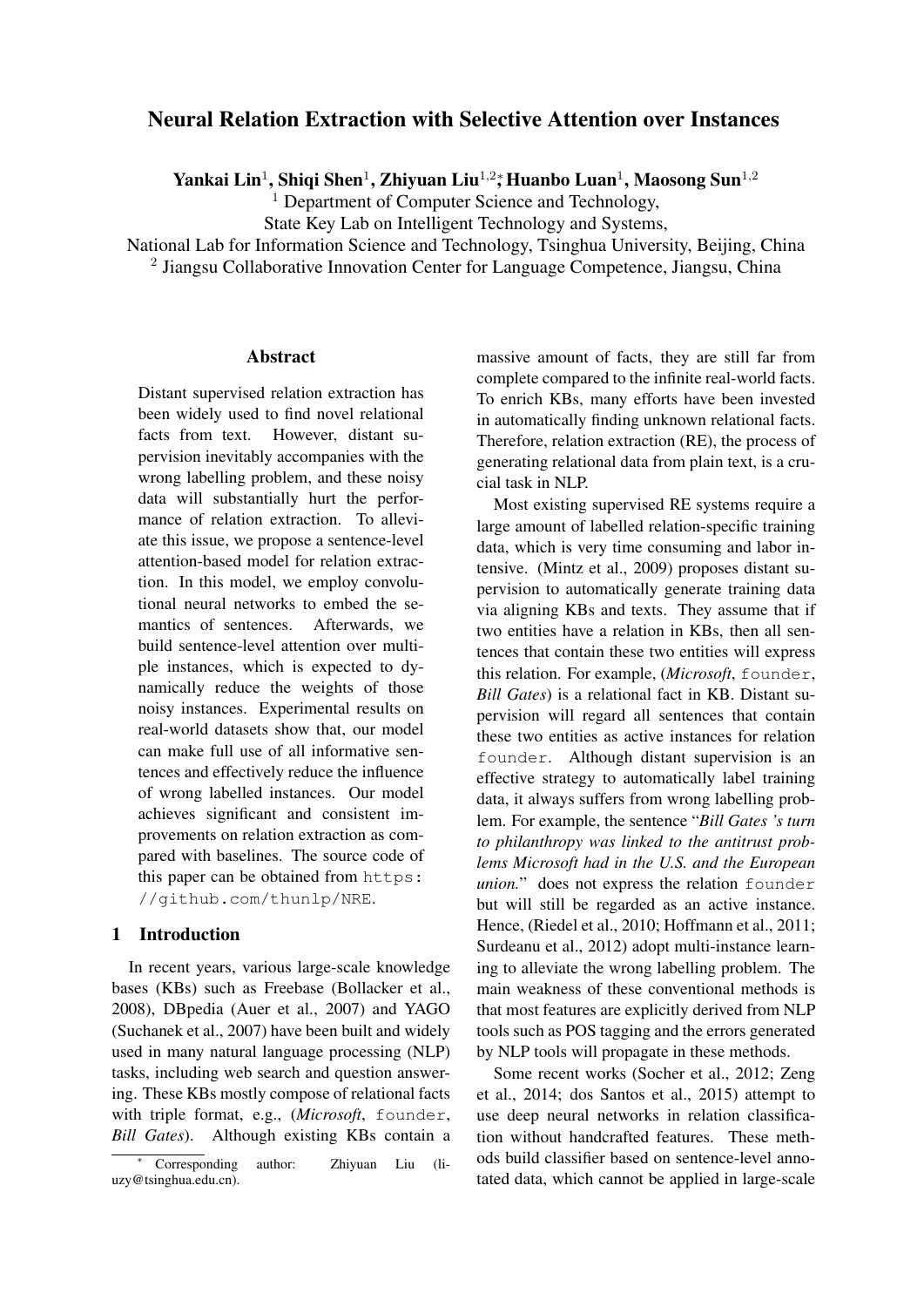

Figure 1: The architecture of sentence-level attention-based CNN, where  $x_i$  and  $x_i$  indicate the original sentence for an entity pair and its corresponding sentence representation,  $\alpha_i$  is the weight given by sentence-level attention, and s indicates the representation of the sentence set.

KBs due to the lack of human-annotated training data. Therefore, (Zeng et al., 2015) incorporates multi-instance learning with neural network model, which can build relation extractor based on distant supervision data. Although the method achieves significant improvement in relation extraction, it is still far from satisfactory. The method assumes that at least one sentence that mentions these two entities will express their relation, and only selects the most likely sentence for each entity pair in training and prediction. It's apparent that the method will lose a large amount of rich information containing in neglected sentences.

In this paper, we propose a sentence-level attention-based convolutional neural network (CNN) for distant supervised relation extraction. As illustrated in Fig. 1, we employ a CNN to embed the semantics of sentences. Afterwards, to utilize all informative sentences, we represent the relation as semantic composition of sentence embeddings. To address the wrong labelling problem, we build sentence-level attention over multiple instances, which is expected to dynamically reduce the weights of those noisy instances. Finally, we extract relation with the relation vector weighted by sentence-level attention. We evaluate our model on a real-world dataset in the task of relation extraction. The experimental results show that our model achieves significant and consistent improvements in relation extraction as compared with the state-of-the-art methods.

The contributions of this paper can be summa-

rized as follows:

- As compared to existing neural relation extraction model, our model can make full use of all informative sentences of each entity pair.
- To address the wrong labelling problem in distant supervision, we propose selective attention to de-emphasize those noisy instances.
- In the experiments, we show that selective attention is beneficial to two kinds of CNN models in the task of relation extraction.

### 2 Related Work

Relation extraction is one of the most important tasks in NLP. Many efforts have been invested in relation extraction, especially in supervised relation extraction. Most of these methods need a great deal of annotated data, which is time consuming and labor intensive. To address this issue, (Mintz et al., 2009) aligns plain text with Freebase by distant supervision. However, distant supervision inevitably accompanies with the wrong labelling problem. To alleviate the wrong labelling problem, (Riedel et al., 2010) models distant supervision for relation extraction as a multiinstance single-label problem, and (Hoffmann et al., 2011; Surdeanu et al., 2012) adopt multiinstance multi-label learning in relation extraction. Multi-instance learning was originally proposed to address the issue of ambiguously-labelled training data when predicting the activity of drugs (Dietterich et al., 1997). Multi-instance learning considers the reliability of the labels for each instance. (Bunescu and Mooney, 2007) connects weak supervision with multi-instance learning and extends it to relation extraction. But all the feature-based methods depend strongly on the quality of the features generated by NLP tools, which will suffer from error propagation problem.

Recently, deep learning (Bengio, 2009) has been widely used for various areas, including computer vision, speech recognition and so on. It has also been successfully applied to different NLP tasks such as part-of-speech tagging (Collobert et al., 2011), sentiment analysis (dos Santos and Gatti, 2014), parsing (Socher et al., 2013), and machine translation (Sutskever et al., 2014). Due to the recent success in deep learning, many re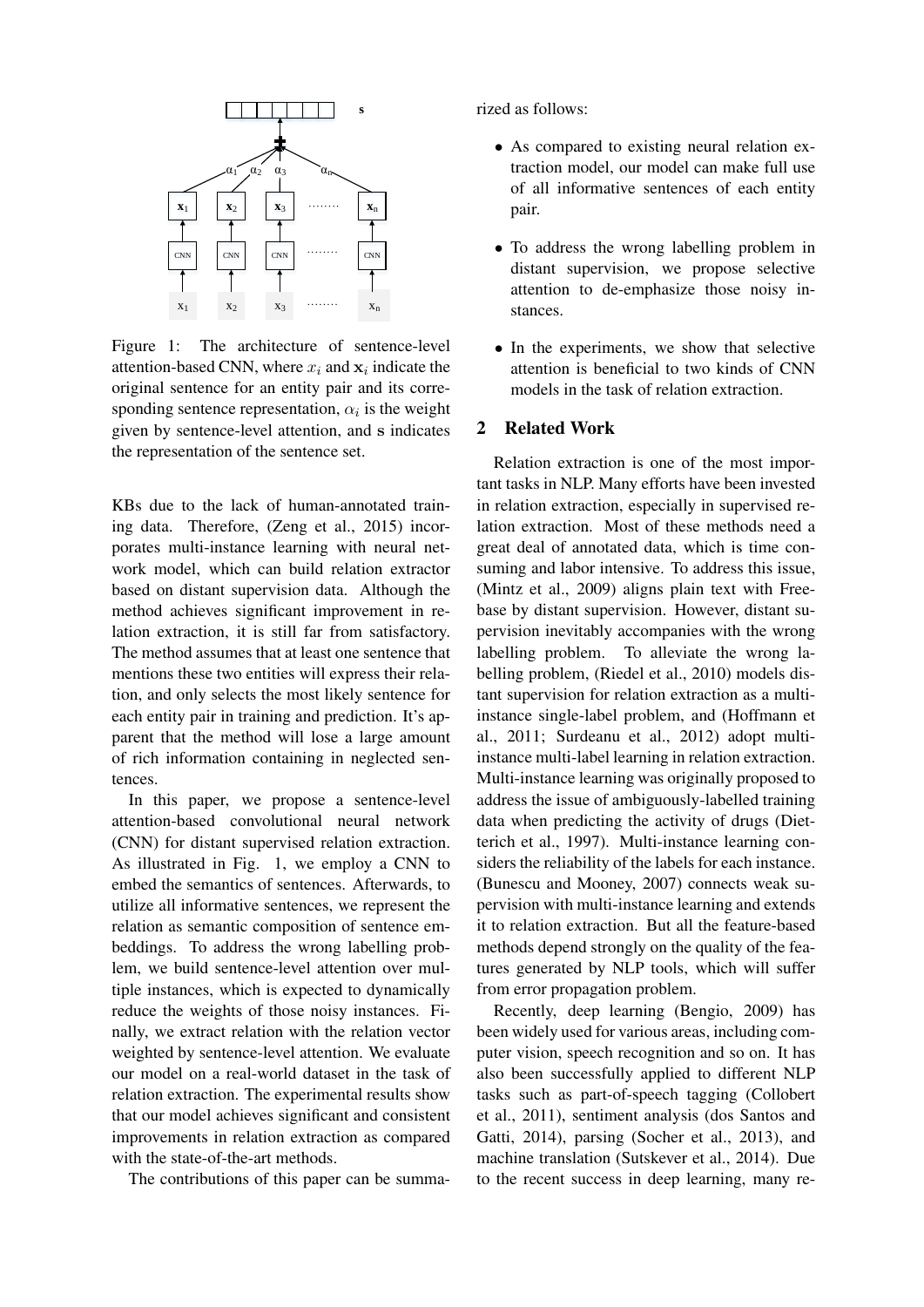searchers have investigated the possibility of using neural networks to automatically learn features for relation extraction. (Socher et al., 2012) uses a recursive neural network in relation extraction. They parse the sentences first and then represent each node in the parsing tree as a vector. Moreover, (Zeng et al., 2014; dos Santos et al., 2015) adopt an end-to-end convolutional neural network for relation extraction. Besides, (Xie et al., 2016) attempts to incorporate the text information of entities for relation extraction.

Although these methods achieve great success, they still extract relations on sentence-level and suffer from a lack of sufficient training data. In addition, the multi-instance learning strategy of conventional methods cannot be easily applied in neural network models. Therefore, (Zeng et al., 2015) combines at-least-one multi-instance learning with neural network model to extract relations on distant supervision data. However, they assume that only one sentence is active for each entity pair. Hence, it will lose a large amount of rich information containing in those neglected sentences. Different from their methods, we propose sentencelevel attention over multiple instances, which can utilize all informative sentences.

The attention-based models have attracted a lot of interests of researchers recently. The selectivity of attention-based models allows them to learn alignments between different modalities. It has been applied to various areas such as image classification (Mnih et al., 2014), speech recognition (Chorowski et al., 2014), image caption generation (Xu et al., 2015) and machine translation (Bahdanau et al., 2014). To the best of our knowledge, this is the first effort to adopt attention-based model in distant supervised relation extraction.

### 3 Methodology

Given a set of sentences  $\{x_1, x_2, \cdots, x_n\}$  and two corresponding entities, our model measures the probability of each relation  $r$ . In this section, we will introduce our model in two main parts:

- Sentence Encoder. Given a sentence  $x$  and two target entities, a convolutional neutral network (CNN) is used to construct a distributed representation x of the sentence.
- Selective Attention over Instances. When the distributed vector representations of all sentences are learnt, we use sentence-level at-

tention to select the sentences which really express the corresponding relation.

#### 3.1 Sentence Encoder



Figure 2: The architecture of CNN/PCNN used for sentence encoder.

As shown in Fig. 2, we transform the sentence  $x$  into its distributed representation  $x$  by a CNN. First, words in the sentence are transformed into dense real-valued feature vectors. Next, convolutional layer, max-pooling layer and non-linear transformation layer are used to construct a distributed representation of the sentence, i.e., x.

### 3.1.1 Input Representation

The inputs of the CNN are raw words of the sentence  $x$ . We first transform words into lowdimensional vectors. Here, each input word is transformed into a vector via word embedding matrix. In addition, to specify the position of each entity pair, we also use position embeddings for all words in the sentence.

Word Embeddings. Word embeddings aim to transform words into distributed representations which capture syntactic and semantic meanings of the words. Given a sentence  $x$  consisting of m words  $x = \{w_1, w_2, \cdots, w_m\}$ , every word  $w_i$  is represented by a real-valued vector. Word representations are encoded by column vectors in an embedding matrix  $\mathbf{V} \in \mathbb{R}^{d^a \times |V|}$  where V is a fixed-sized vocabulary.

Position Embeddings. In the task of relation extraction, the words close to the target entities are usually informative to determine the relation between entities. Similar to (Zeng et al., 2014), we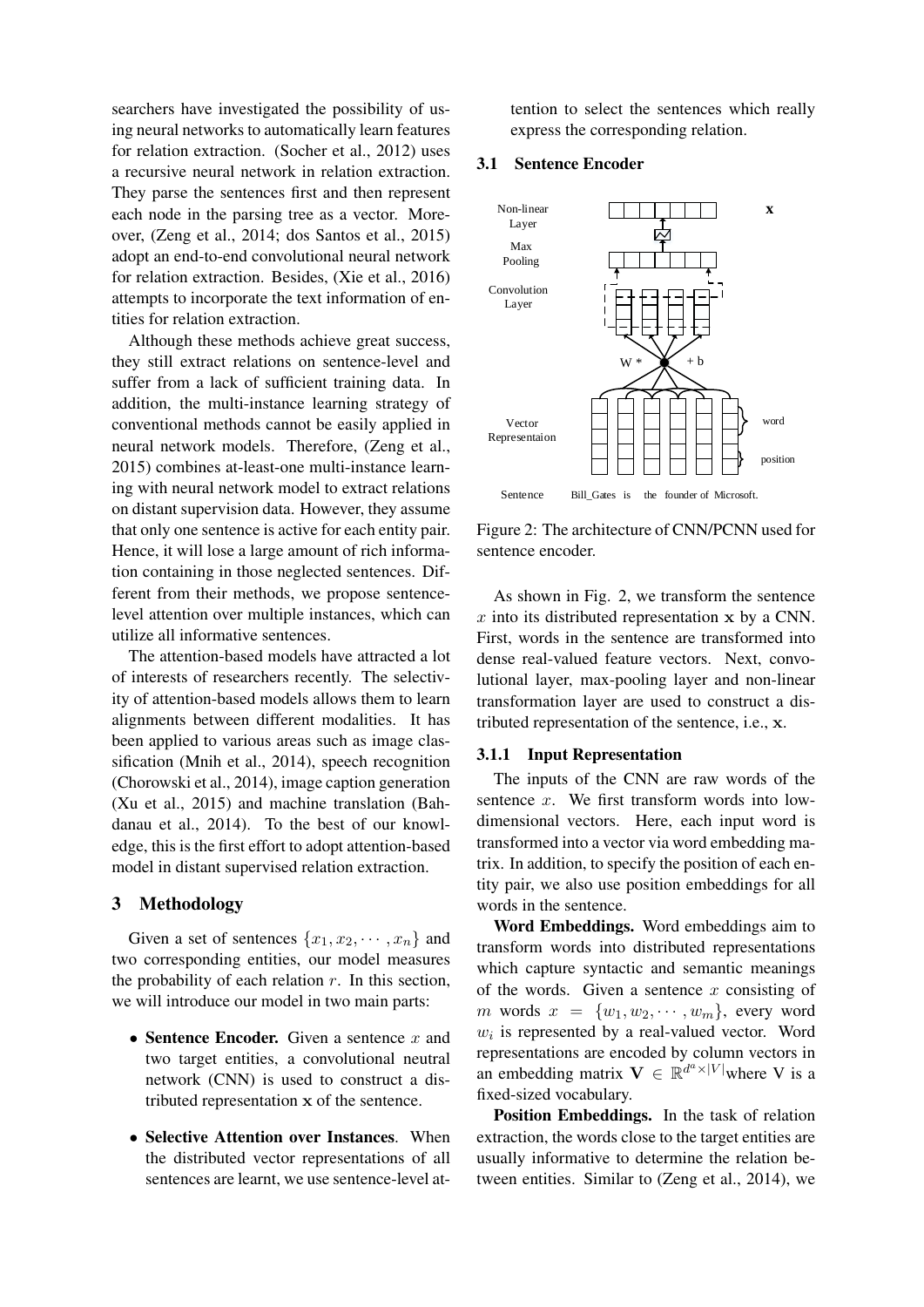use position embeddings specified by entity pairs. It can help the CNN to keep track of how close each word is to head or tail entities. It is defined as the combination of the relative distances from the current word to head or tail entities. For example, in the sentence "Bill Gates is the founder of Microsoft.", the relative distance from the word "founder" to head entity *Bill Gates* is 3 and tail entity *Microsoft* is 2.

In the example shown in Fig. 2, it is assumed that the dimension  $d^a$  of the word embedding is 3 and the dimension  $d^b$  of the position embedding is 1. Finally, we concatenate the word embeddings and position embeddings of all words and denote it as a vector sequence  $\mathbf{w} = \{\mathbf{w}_1, \mathbf{w}_2, \cdots, \mathbf{w}_m\},\$ where  $\mathbf{w}_i \in \mathbb{R}^d (d = d^a + d^b \times 2)$ .

## 3.1.2 Convolution, Max-pooling and Non-linear Layers

In relation extraction, the main challenges are that the length of the sentences is variable and the important information can appear in any area of the sentences. Hence, we should utilize all local features and perform relation prediction globally. Here, we use a convolutional layer to merge all these features. The convolutional layer first extracts local features with a sliding window of length l over the sentence. In the example shown in Fig. 2, we assume that the length of the sliding window  $l$  is 3. Then, it combines all local features via a max-pooling operation to obtain a fixed-sized vector for the input sentence.

Here, convolution is defined as an operation between a vector sequence w and a convolution matrix  $\mathbf{W} \in \mathbb{R}^{d^c \times (l \times d)}$ , where  $d^c$  is the sentence embedding size. Let us define the vector  $\mathbf{q}_i \in \mathbb{R}^{l \times d}$ as the concatenation of a sequence of  $w$  word embeddings within the  $i$ -th window:

$$
\mathbf{q}_i = \mathbf{w}_{i-l+1:i} \quad (1 \le i \le m+l-1). \tag{1}
$$

Since the window may be outside of the sentence boundaries when it slides near the boundary, we set special padding tokens for the sentence. It means that we regard all out-of-range input vectors  $w_i(i < 1$  or  $i > m)$  as zero vector.

Hence, the  $i$ -th filter of convolutional layer is computed as:

$$
\mathbf{p}_i = [\mathbf{W}\mathbf{q} + \mathbf{b}]_i \tag{2}
$$

where  $b$  is bias vector. And the  $i$ -th element of the vector  $\mathbf{x} \in \mathbb{R}^{d^c}$  as follows:

$$
[\mathbf{x}]_i = \max(\mathbf{p}_i),\tag{3}
$$

Further, PCNN (Zeng et al., 2015), which is a variation of CNN, adopts piecewise max pooling in relation extraction. Each convolutional filter  $p_i$ is divided into three segments  $(p_{i1}, p_{i2}, p_{i3})$  by head and tail entities. And the max pooling procedure is performed in three segments separately, which is defined as:

$$
[\mathbf{x}]_{ij} = \max(\mathbf{p}_{ij}),\tag{4}
$$

And  $[\mathbf{x}]_i$  is set as the concatenation of  $[\mathbf{x}]_{ij}$ .

Finally, we apply a non-linear function at the output, such as the hyperbolic tangent.

#### 3.2 Selective Attention over Instances

Suppose there is a set  $S$  contains  $n$  sentences for entity pair (head, tail), i.e.,  $S =$  ${x_1, x_2, \cdots, x_n}.$ 

To exploit the information of all sentences, our model represents the set  $S$  with a real-valued vector s when predicting relation  $r$ . It is straightforward that the representation of the set  $S$  depends on all sentences' representations  $x_1, x_2, \cdots, x_n$ . Each sentence representation  $x_i$  contains information about whether entity pair (head, tail) contains relation  $r$  for input sentence  $x_i$ .

The set vector s is, then, computed as a weighted sum of these sentence vector  $x_i$ :

$$
\mathbf{s} = \sum_{i} \alpha_i \mathbf{x}_i,\tag{5}
$$

where  $\alpha_i$  is the weight of each sentence vector  $\mathbf{x}_i$ . In this paper, we define  $\alpha_i$  in two ways:

Average: We assume that all sentences in the set  $X$  have the same contribution to the representation of the set. It means the embedding of the set  $S$  is the average of all the sentence vectors:

$$
\mathbf{s} = \sum_{i} \frac{1}{n} \mathbf{x}_i,\tag{6}
$$

It's a naive baseline of our selective attention.

Selective Attention: However, the wrong labelling problem inevitably occurs. Thus, if we regard each sentence equally, the wrong labelling sentences will bring in massive of noise during training and testing. Hence, we use a selective attention to de-emphasize the noisy sentence. Hence,  $\alpha_i$  is further defined as:

$$
\alpha_i = \frac{\exp(e_i)}{\sum_k \exp(e_k)},\tag{7}
$$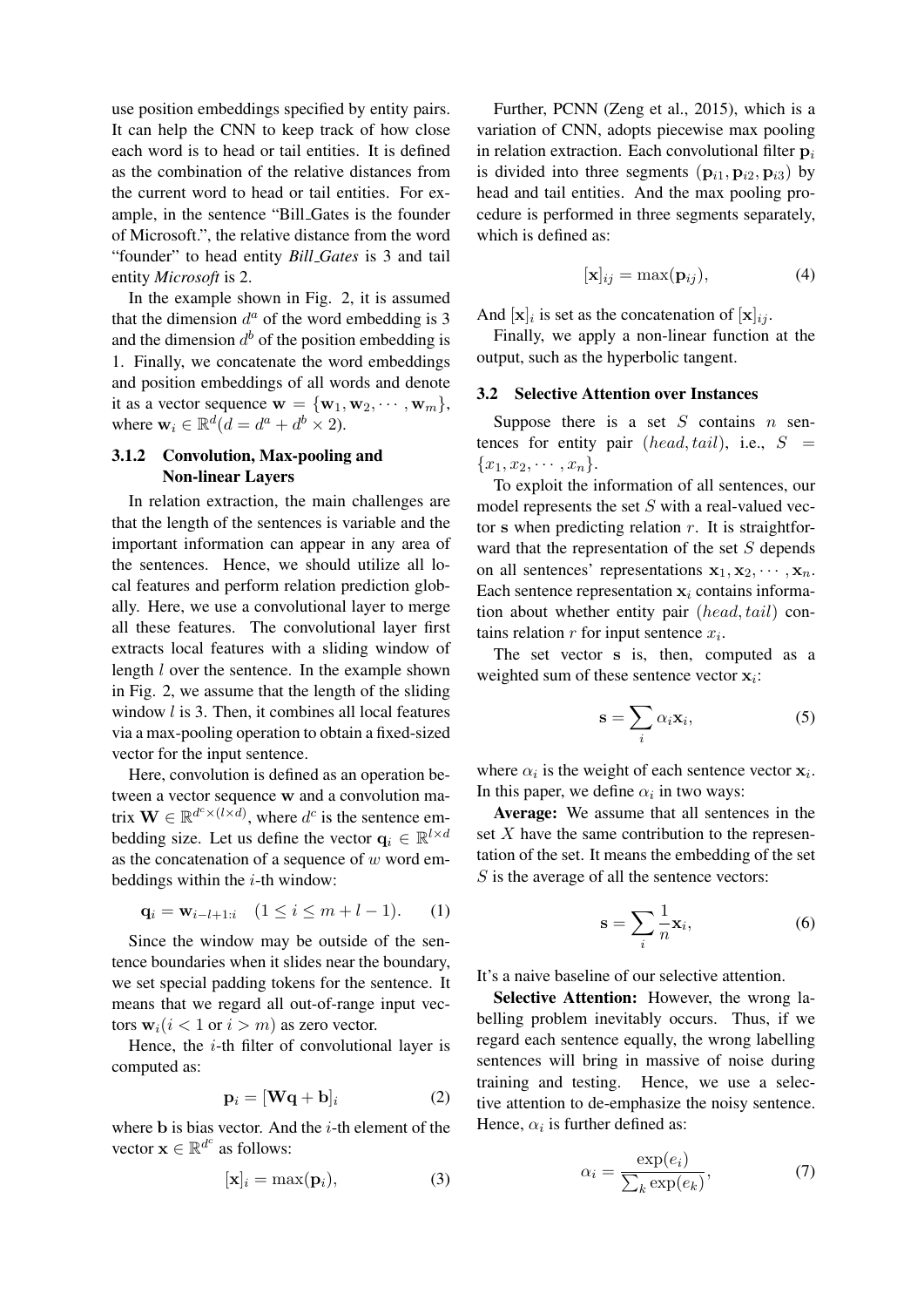where  $e_i$  is referred as a query-based function which scores how well the input sentence  $x_i$  and the predict relation  $r$  matches. We select the bilinear form which achieves best performance in different alternatives:

$$
e_i = \mathbf{x}_i \mathbf{Ar},\tag{8}
$$

where  $A$  is a weighted diagonal matrix, and  $r$  is the query vector associated with relation  $r$  which indicates the representation of relation r.

Finally, we define the conditional probability  $p(r|S, \theta)$  through a softmax layer as follows:

$$
p(r|S,\theta) = \frac{\exp(o_r)}{\sum_{k=1}^{n_r} \exp(o_k)},
$$
\n(9)

where  $n_r$  is the total number of relations and o is the final output of the neural network which corresponds to the scores associated to all relation types, which is defined as follows:

$$
\mathbf{o} = \mathbf{M}\mathbf{s} + \mathbf{d},\tag{10}
$$

where  $\mathbf{d} \in \mathbb{R}^{n_r}$  is a bias vector and M is the representation matrix of relations.

(Zeng et al., 2015) follows the assumption that at least one mention of the entity pair will reflect their relation, and only uses the sentence with the highest probability in each set for training. Hence, the method which they adopted for multi-instance learning can be regarded as a special case as our selective attention when the weight of the sentence with the highest probability is set to 1 and others to 0.

## 3.3 Optimization and Implementation Details

Here we introduce the learning and optimization details of our model. We define the objective function using cross-entropy at the set level as follows:

$$
J(\theta) = \sum_{i=1}^{s} \log p(r_i|S_i, \theta), \quad (11)
$$

where s indicates the number of sentence sets and  $\theta$  indicates all parameters of our model. To solve the optimization problem, we adopt stochastic gradient descent (SGD) to minimize the objective function. For learning, we iterate by randomly selecting a mini-batch from the training set until converge.

In the implementation, we employ dropout (Srivastava et al., 2014) on the output layer to prevent overfitting. The dropout layer is defined as an element-wise multiplication with a a vector h of Bernoulli random variables with probability p. Then equation (10) is rewritten as:

$$
\mathbf{o} = \mathbf{M}(\mathbf{s} \circ \mathbf{h}) + \mathbf{d}.\tag{12}
$$

In the test phase, the learnt set representations are scaled by p, i.e.,  $\hat{\mathbf{s}}_i = p\mathbf{s}_i$ . And the scaled set vector  $\hat{\mathbf{r}}_i$  is finally used to predict relations.

## 4 Experiments

Our experiments are intended to demonstrate that our neural models with sentence-level selective attention can alleviate the wrong labelling problem and take full advantage of informative sentences for distant supervised relation extraction. To this end, we first introduce the dataset and evaluation metrics used in the experiments. Next, we use cross-validation to determine the parameters of our model. And then we evaluate the effects of our selective attention and show its performance on the data with different set size. Finally, we compare the performance of our method to several state-of-the-art feature-based methods.

#### 4.1 Dataset and Evaluation Metrics

We evaluate our model on a widely used dataset<sup>1</sup> which is developed by (Riedel et al., 2010) and has also been used by (Hoffmann et al., 2011; Surdeanu et al., 2012). This dataset was generated by aligning Freebase relations with the New York Times corpus (NYT). Entity mentions are found using the Stanford named entity tagger (Finkel et al., 2005), and are further matched to the names of Freebase entities. The Freebase relations are divided into two parts, one for training and one for testing. It aligns the the sentences from the corpus of the years 2005-2006 and regards them as training instances. And the testing instances are the aligned sentences from 2007. There are 53 possible relationships including a special relation NA which indicates there is no relation between head and tail entities. The training data contains 522,611 sentences, 281,270 entity pairs and 18,252 relational facts. The testing set contains 172,448 sentences, 96,678 entity pairs and 1,950 relational facts.

Similar to previous work (Mintz et al., 2009), we evaluate our model in the held-out evaluation. It evaluates our model by comparing the relation

<sup>1</sup>http://iesl.cs.umass.edu/riedel/ecml/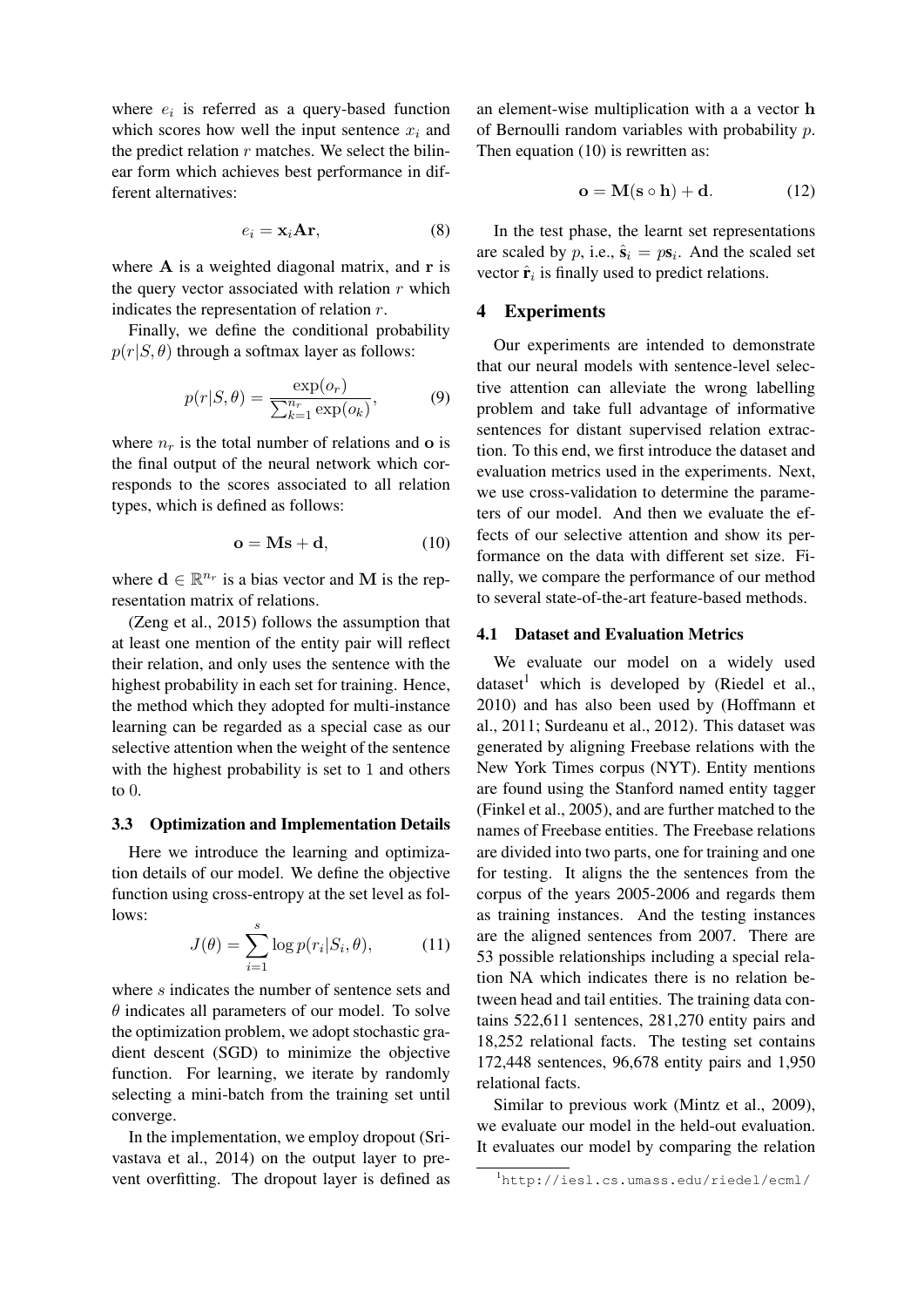facts discovered from the test articles with those in Freebase. It assumes that the testing systems have similar performances in relation facts inside and outside Freebase. Hence, the held-out evaluation provides an approximate measure of precision without time consumed human evaluation. We report both the aggregate curves precision/recall curves and Precision@N (P@N) in our experiments.

## 4.2 Experimental Settings

### 4.2.1 Word Embeddings

In this paper, we use the word2vec tool  $2$  to train the word embeddings on NYT corpus. We keep the words which appear more than 100 times in the corpus as vocabulary. Besides, we concatenate the words of an entity when it has multiple words.

#### 4.2.2 Parameter Settings

Following previous work, we tune our models using three-fold validation on the training set. We use a grid search to determine the optimal parameters and select learning rate  $\lambda$  for SGD among {0.1, 0.01, 0.001, 0.0001}, the sliding window size  $l \in \{1, 2, 3, \dots, 8\}$ , the sentence embedding size  $n \in \{50, 60, \dots, 300\}$ , and the batch size B among  $\{40, 160, 640, 1280\}$ . For other parameters, since they have little effect on the results, we follow the settings used in (Zeng et al., 2014). For training, we set the iteration number over all the training data as 25. In Table 1 we show all parameters used in the experiments.

Table 1: Parameter settings

| 3    |
|------|
| 230  |
| 50   |
| 5    |
| 160  |
| 0.01 |
| 0.5  |
|      |

## 4.3 Effect of Sentence-level Selective **Attention**

To demonstrate the effects of the sentence-level selective attention, we empirically compare different methods through held-out evaluation. We select the CNN model proposed in (Zeng et al., 2014) and the PCNN model proposed in (Zeng et al., 2015) as our sentence encoders and implement them by ourselves which achieve comparable results as the authors reported. And we compare the performance of the two different kinds of CNN with sentence-level attention (ATT) , its naive version (AVE) which represents each sentence set as the average vector of sentences inside the set and the at-least-one multi-instance learning (ONE) used in (Zeng et al., 2015).



Figure 3: Top: Aggregate precion/recall curves of CNN, CNN+ONE, CNN+AVE, CNN+ATT. Bottom: Aggregate precion/recall curves of PCNN, PCNN+ONE, PCNN+AVE, PCNN+ATT

From Fig. 3, we have the following observation: (1) For both CNN and PCNN, the ONE method brings better performance as compared to CNN/PCNN. The reason is that the original distant supervision training data contains a lot of noise and the noisy data will damage the performance of relation extraction. (2) For both CNN and PCNN, the AVE method is useful for relation extraction as compared to CNN/PCNN. It indicates that considering more sentences is beneficial to relation extraction since the noise can be reduced by mutual complementation of information. (3) For both

<sup>2</sup>https://code.google.com/p/word2vec/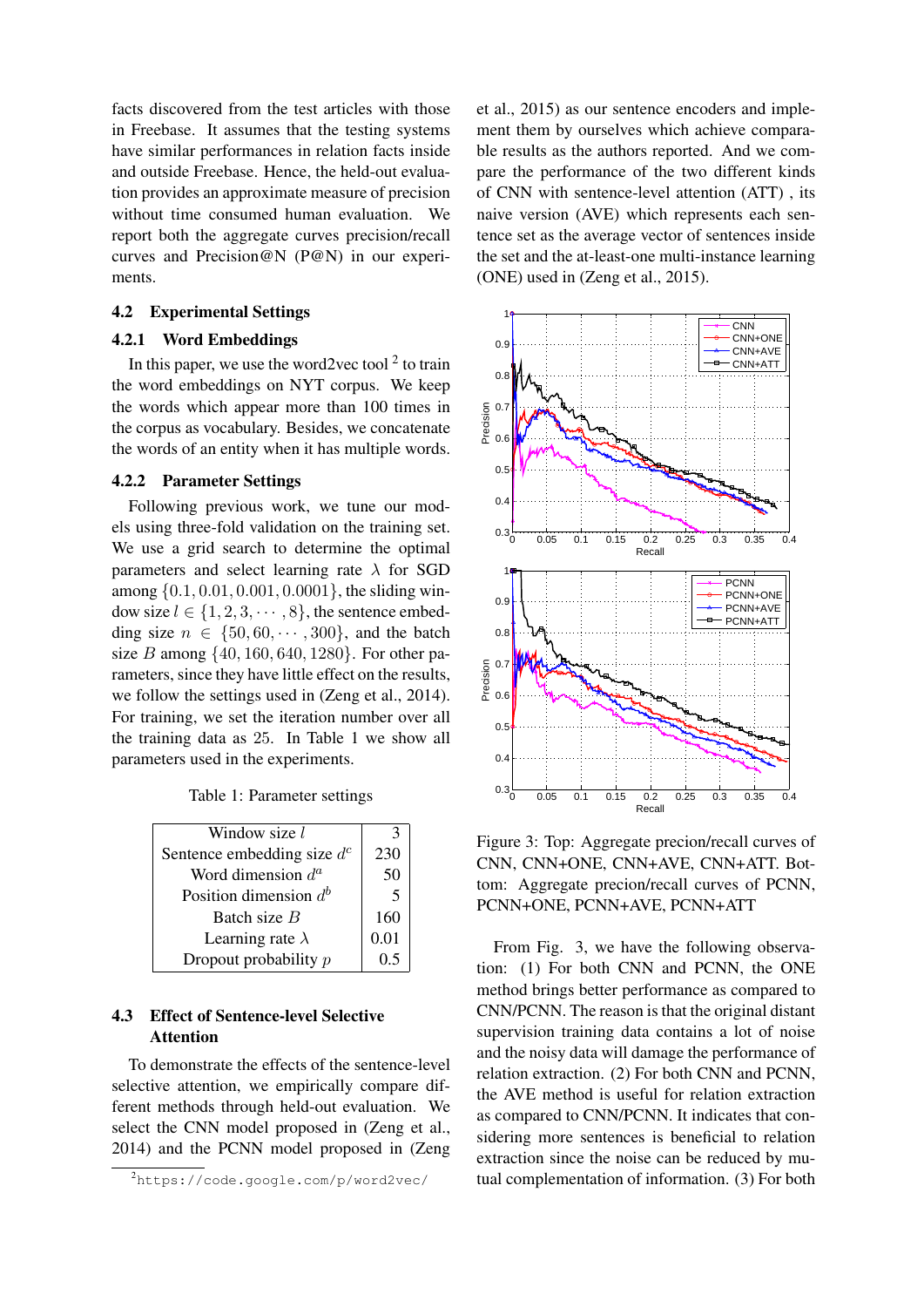CNN and PCNN, the AVE method has a similar performance compared to the ONE method. It indicates that, although the AVE method brings in information of more sentences, since it regards each sentence equally, it also brings in the noise from the wrong labelling sentences which may hurt the performance of relation extraction. (4) For both CNN and PCNN, the ATT method achieves the highest precision over the entire range of recall compared to other methods including the AVE method. It indicates that the proposed selective attention is beneficial. It can effectively filter out meaningless sentences and alleviate the wrong labelling problem in distant supervised relation extraction.

#### 4.4 Effect of Sentence Number

In the original testing data set, there are 74,857 entity pairs that correspond to only one sentence, nearly 3/4 over all entity pairs. Since the superiority of our selective attention lies in the entity pairs containing multiple sentences, we compare the performance of CNN/PCNN+ONE, CNN/PCNN+AVE and CNN/PCNN+ATT on the entity pairs which have more than one sentence. And then we examine these three methods in three test settings:

- One: For each testing entity pair, we randomly select one sentence and use this sentence to predict relation.
- Two: For each testing entity pair, we randomly select two sentences and proceed relation extraction.
- All: We use all sentences of each entity pair for relation extraction.

Note that, we use all the sentences in training. We will report the P@100, P@200, P@300 and the mean of them for each model in held-out evaluation.

Table 2 shows the P@N for compared models in three test settings. From the table, we can see that: (1) For both CNN and PCNN, the ATT method achieves the best performance in all test settings. It demonstrates the effectiveness of sentence-level selective attention for multi-instance learning. (2) For both CNN and PCNN, the AVE method is comparable to the ATT method in the One test setting. However, when the number of testing sentences per entity pair grows, the performance of

the AVE methods has almost no improvement. It even drops gradually in P@100, P@200 as the sentence number increases. The reason is that, since we regard each sentence equally, the noise contained in the sentences that do not express any relation will have negative influence in the performance of relation extraction. (3) CNN+AVE and CNN+ATT have 5% to 8% improvements compared to CNN+ONE in the ONE test setting. Since each entity pair has only one sentence in this test setting, the only difference of these methods is from training. Hence, it shows that utilizing all sentences will bring in more information although it may also bring in some extra noises. (4) For both CNN and PCNN, the ATT method outperforms other two baselines over 5% and 9% in the Two and All test settings. It indicates that by taking more useful information into account, the relational facts which CNN+ATT ranks higher are more reliable and beneficial to relation extraction.

## 4.5 Comparison with Feature-based Approaches



Figure 4: Performance comparison of proposed model and traditional methods

To evaluate the proposed method, we select the following three feature-based methods for comparison through held-out evaluation:

Mintz (Mintz et al., 2009) is a traditional distant supervised model.

MultiR (Hoffmann et al., 2011) proposes a probabilistic, graphical model of multi-instance learning which handles overlapping relations.

MIML (Surdeanu et al., 2012) jointly models both multiple instances and multiple relations.

We implement them with the source codes released by the authors.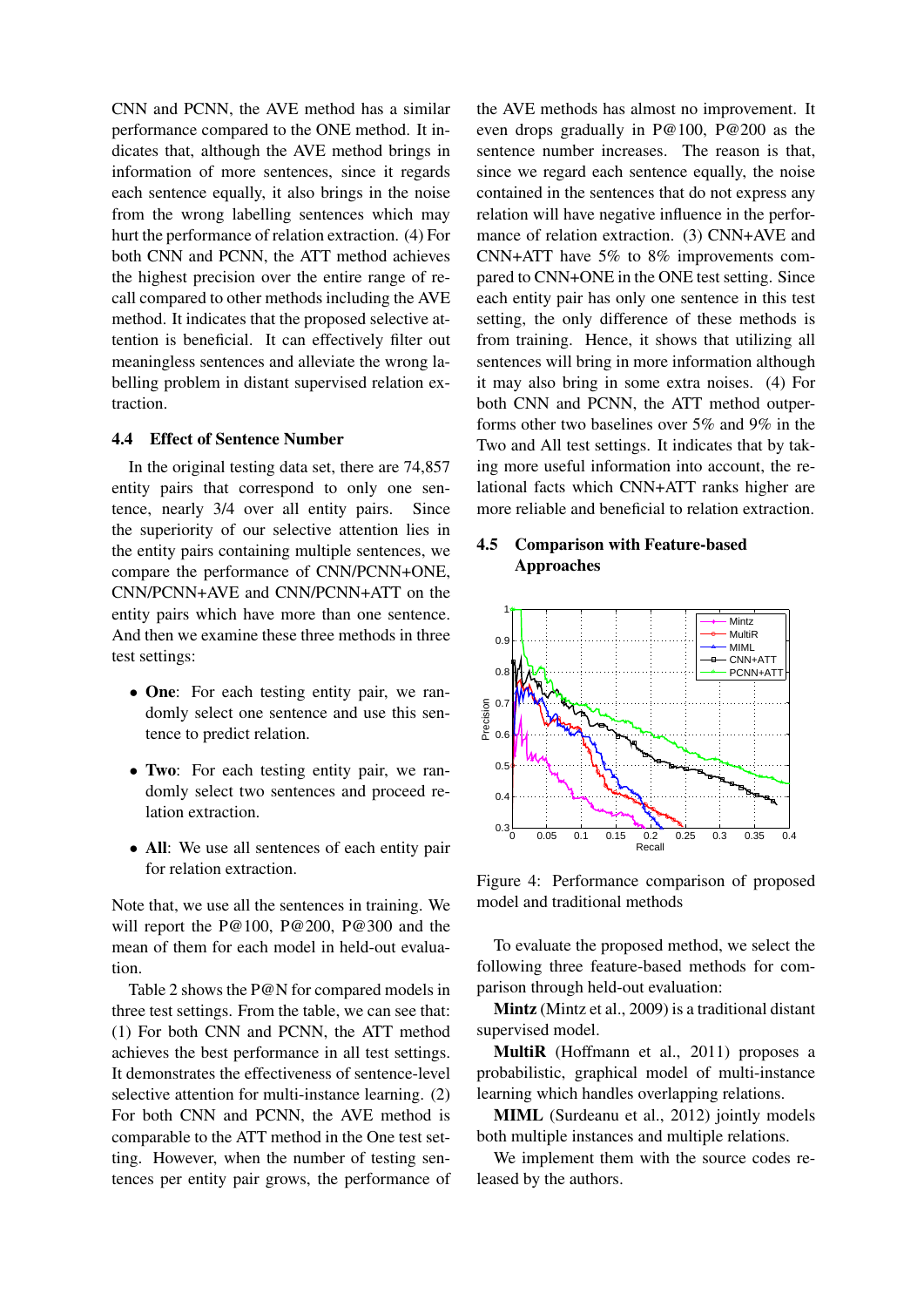| <b>Test Settings</b> | One  |      |      |      | Two  |      |      |      | All  |      |      |      |
|----------------------|------|------|------|------|------|------|------|------|------|------|------|------|
| $P@N(\%)$            | 100  | 200  | 300  | Mean | 100  | 200  | 300  | Mean | 100  | 200  | 300  | Mean |
| <b>CNN+ONE</b>       | 68.3 | 60.7 | 53.8 | 60.9 | 70.3 | 62.7 | 55.8 | 62.9 | 67.3 | 64.7 | 58.1 | 63.4 |
| $+AVE$               | 75.2 | 67.2 | 58.8 | 67.1 | 68.3 | 63.2 | 60.5 | 64.0 | 64.4 | 60.2 | 60.1 | 60.4 |
| $+ATT$               | 76.2 | 65.2 | 60.8 | 67.4 | 76.2 | 65.7 | 62.1 | 68.0 | 76.2 | 68.6 | 59.8 | 68.2 |
| PCNN+ONE             | 73.3 | 64.8 | 56.8 | 65.0 | 70.3 | 67.2 | 63.1 | 66.9 | 72.3 | 69.7 | 64.1 | 68.7 |
| $+$ AVE              | 71.3 | 63.7 | 57.8 | 64.3 | 73.3 | 65.2 | 62.1 | 66.9 | 73.3 | 66.7 | 62.8 | 67.6 |
| +ATT                 | 73.3 | 69.2 | 60.8 | 67.8 | 77.2 | 71.6 | 66.1 | 71.6 | 76.2 | 73.1 | 67.4 | 72.2 |

Table 2: P@N for relation extraction in the entity pairs with different number of sentences

Fig. 4 shows the precision/recall curves for each method. We can observe that: (1) CNN/PCNN+ATT significantly outperforms all feature-based methods over the entire range of recall. When the recall is greater than 0.1, the performance of feature-based method drop out quickly. In contrast, our model has a reasonable precision until the recall approximately reaches 0.3. It demonstrates that the human-designed feature cannot concisely express the semantic meaning of the sentences, and the inevitable error brought by NLP tools will hurt the performance of relation extraction. In contrast, CNN/PCNN+ATT which learns the representation of each sentences automatically can express each sentence well. (2) PCNN+ATT performs much better as compared to CNN+ATT over the entire range of recall. It means that the selective attention considers the global information of all sentences except the information inside each sentence. Hence, the performance of our model can be further improved if we have a better sentence encoder.

## 4.6 Case Study

Table 3 shows two examples of selective attention from the testing data. For each relation, we show the corresponding sentences with highest and lowest attention weight respectively. And we highlight the entity pairs with bold formatting.

From the table we find that: The former example is related to the relation employer of. The sentence with low attention weight does not express the relation between two entities, while the high one shows that *Mel Karmazin* is the chief executive of *Sirius Satellite Radio*. The later example is related to the relation place of birth. The sentence with low attention weight expresses where *Ernst Haefliger* is died in, while the high one expresses where he is born in.

Table 3: Some examples of selective attention in NYT corpus

| Relation | employer_of                                     |
|----------|-------------------------------------------------|
| Low      | When Howard Stern was prepar-                   |
|          | ing to take his talk show to <b>Sirius</b>      |
|          | Satellite Radio, following his for-             |
|          | mer boss, Mel Karmazin, Mr. Hol-                |
|          | lander argued that                              |
| High     | Mel Karmazin, the chief executive               |
|          | of Sirius Satellite Radio, made a               |
|          | lot of phone calls                              |
| Relation | place_of_birth                                  |
| Low      | Ernst Haefliger, a Swiss tenor                  |
|          | who  roles, died on Saturday                    |
|          | in Davos, Switzerland, where he                 |
|          | maintained a second home.                       |
| High     | <b>Ernst Haefliger</b> was born in <b>Davos</b> |
|          | on July 6, 1919, and studied at the             |
|          | Wettinger Seminary                              |

## 5 Conclusion and Future Works

In this paper, we develop CNN with sentencelevel selective attention. Our model can make full use of all informative sentences and alleviate the wrong labelling problem for distant supervised relation extraction. In experiments, we evaluate our model on relation extraction task. The experimental results show that our model significantly and consistently outperforms state-of-the-art featurebased methods and neural network methods.

In the future, we will explore the following directions:

• Our model incorporates multi-instance learning with neural network via instance-level selective attention. It can be used in not only distant supervised relation extraction but also other multi-instance learning tasks. We will explore our model in other area such as text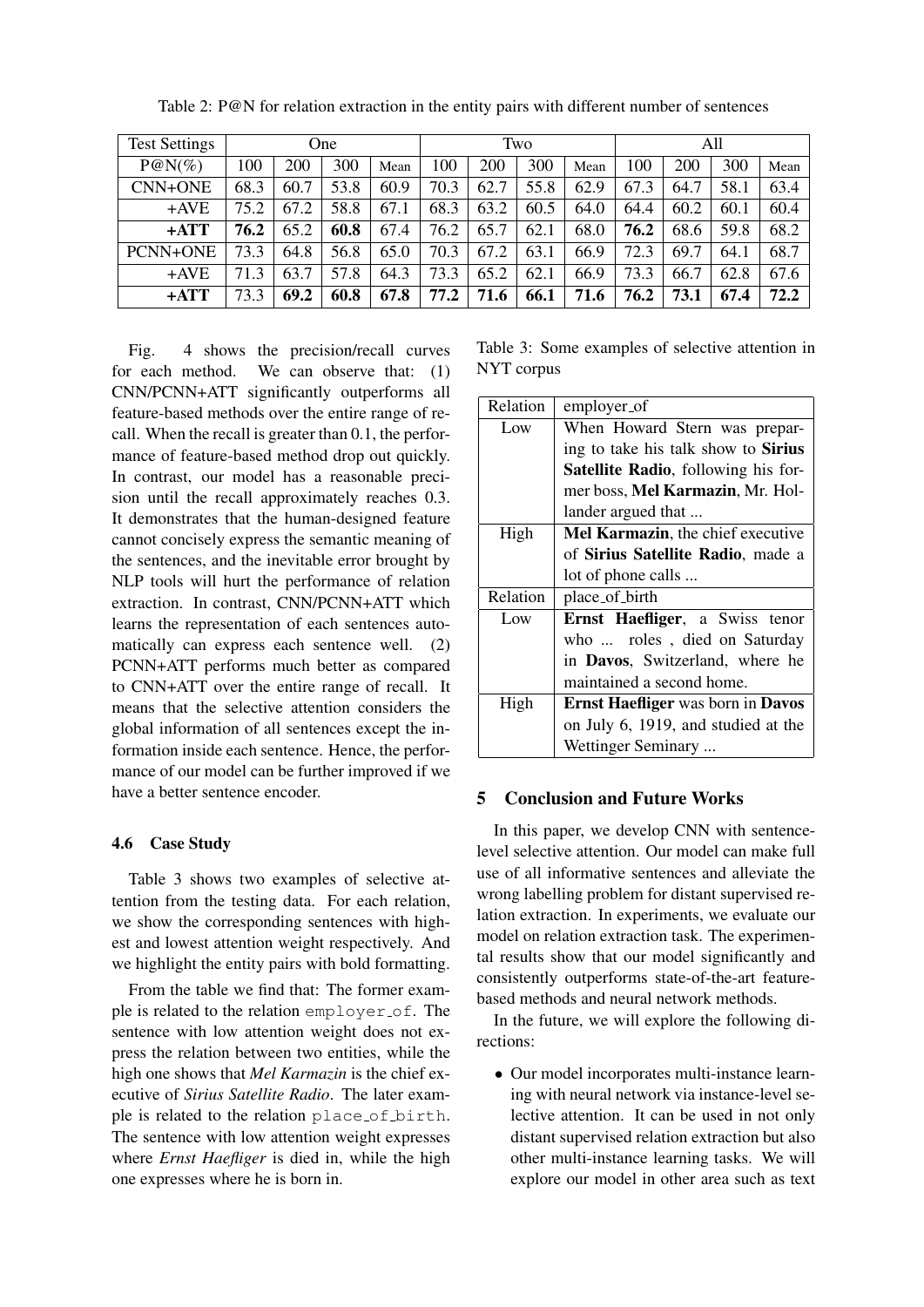categorization.

• CNN is one of the effective neural networks for neural relation extraction. Researchers also propose many other neural network models for relation extraction. In the future, we will incorporate our instance-level selective attention technique with those models for relation extraction.

## Acknowledgments

This work is supported by the 973 Program (No. 2014CB340501), the National Natural Science Foundation of China (NSFC No. 61572273, 61303075) and the Tsinghua University Initiative Scientific Research Program (20151080406).

#### References

- Sören Auer, Christian Bizer, Georgi Kobilarov, Jens Lehmann, Richard Cyganiak, and Zachary Ives. 2007. *Dbpedia: A nucleus for a web of open data*. Springer.
- Dzmitry Bahdanau, Kyunghyun Cho, and Yoshua Bengio. 2014. Neural machine translation by jointly learning to align and translate. *arXiv preprint arXiv:1409.0473*.
- Yoshua Bengio. 2009. Learning deep architectures for ai. *Foundations and trends*( $\widehat{R}$ ) in Machine Learning, 2(1):1–127.
- Kurt Bollacker, Colin Evans, Praveen Paritosh, Tim Sturge, and Jamie Taylor. 2008. Freebase: a collaboratively created graph database for structuring human knowledge. In *Proceedings of KDD*, pages 1247–1250.
- Razvan Bunescu and Raymond Mooney. 2007. Learning to extract relations from the web using minimal supervision. In *Proceedings of ACL*, volume 45, page 576.
- Jan Chorowski, Dzmitry Bahdanau, Kyunghyun Cho, and Yoshua Bengio. 2014. End-to-end continuous speech recognition using attention-based recurrent nn: first results. *arXiv preprint arXiv:1412.1602*.
- Ronan Collobert, Jason Weston, Léon Bottou, Michael Karlen, Koray Kavukcuoglu, and Pavel Kuksa. 2011. Natural language processing (almost) from scratch. *JMLR*, 12:2493-2537.
- Thomas G Dietterich, Richard H Lathrop, and Tomás Lozano-Pérez. 1997. Solving the multiple instance problem with axis-parallel rectangles. *Artificial intelligence*, 89(1):31–71.
- Cıcero Nogueira dos Santos and Maıra Gatti. 2014. Deep convolutional neural networks for sentiment analysis of short texts. In *Proceedings of COLING*.
- Cıcero Nogueira dos Santos, Bing Xiang, and Bowen Zhou. 2015. Classifying relations by ranking with convolutional neural networks. In *Proceedings of ACL*, volume 1, pages 626–634.
- Jenny Rose Finkel, Trond Grenager, and Christopher Manning. 2005. Incorporating non-local information into information extraction systems by gibbs sampling. In *Proceedings of ACL*, pages 363–370. Association for Computational Linguistics.
- Raphael Hoffmann, Congle Zhang, Xiao Ling, Luke Zettlemoyer, and Daniel S Weld. 2011. Knowledgebased weak supervision for information extraction of overlapping relations. In *Proceedings of ACL-HLT*, pages 541–550.
- Mike Mintz, Steven Bills, Rion Snow, and Dan Jurafsky. 2009. Distant supervision for relation extraction without labeled data. In *Proceedings of ACL-IJCNLP*, pages 1003–1011.
- Volodymyr Mnih, Nicolas Heess, Alex Graves, et al. 2014. Recurrent models of visual attention. In *Proceedings of NIPS*, pages 2204–2212.
- Sebastian Riedel, Limin Yao, and Andrew McCallum. 2010. Modeling relations and their mentions without labeled text. In *Proceedings of ECML-PKDD*, pages 148–163.
- Richard Socher, Brody Huval, Christopher D Manning, and Andrew Y Ng. 2012. Semantic compositionality through recursive matrix-vector spaces. In *Proceedings of EMNLP-CoNLL*, pages 1201–1211.
- Richard Socher, John Bauer, Christopher D Manning, and Andrew Y Ng. 2013. Parsing with compositional vector grammars. In *Proceedings of ACL*. Citeseer.
- Nitish Srivastava, Geoffrey Hinton, Alex Krizhevsky, Ilya Sutskever, and Ruslan Salakhutdinov. 2014. Dropout: A simple way to prevent neural networks from overfitting. *JMLR*, 15(1):1929–1958.
- Fabian M Suchanek, Gjergji Kasneci, and Gerhard Weikum. 2007. Yago: a core of semantic knowledge. In *Proceedings of WWW*, pages 697–706. ACM.
- Mihai Surdeanu, Julie Tibshirani, Ramesh Nallapati, and Christopher D Manning. 2012. Multi-instance multi-label learning for relation extraction. In *Proceedings of EMNLP*, pages 455–465.
- Ilya Sutskever, Oriol Vinyals, and Quoc V Le. 2014. Sequence to sequence learning with neural networks. In *Proceedings of NIPS*, pages 3104–3112.
- Ruobing Xie, Zhiyuan Liu, Jia Jia, Huanbo Luan, and Maosong Sun. 2016. Representation learning of knowledge graphs with entity descriptions.